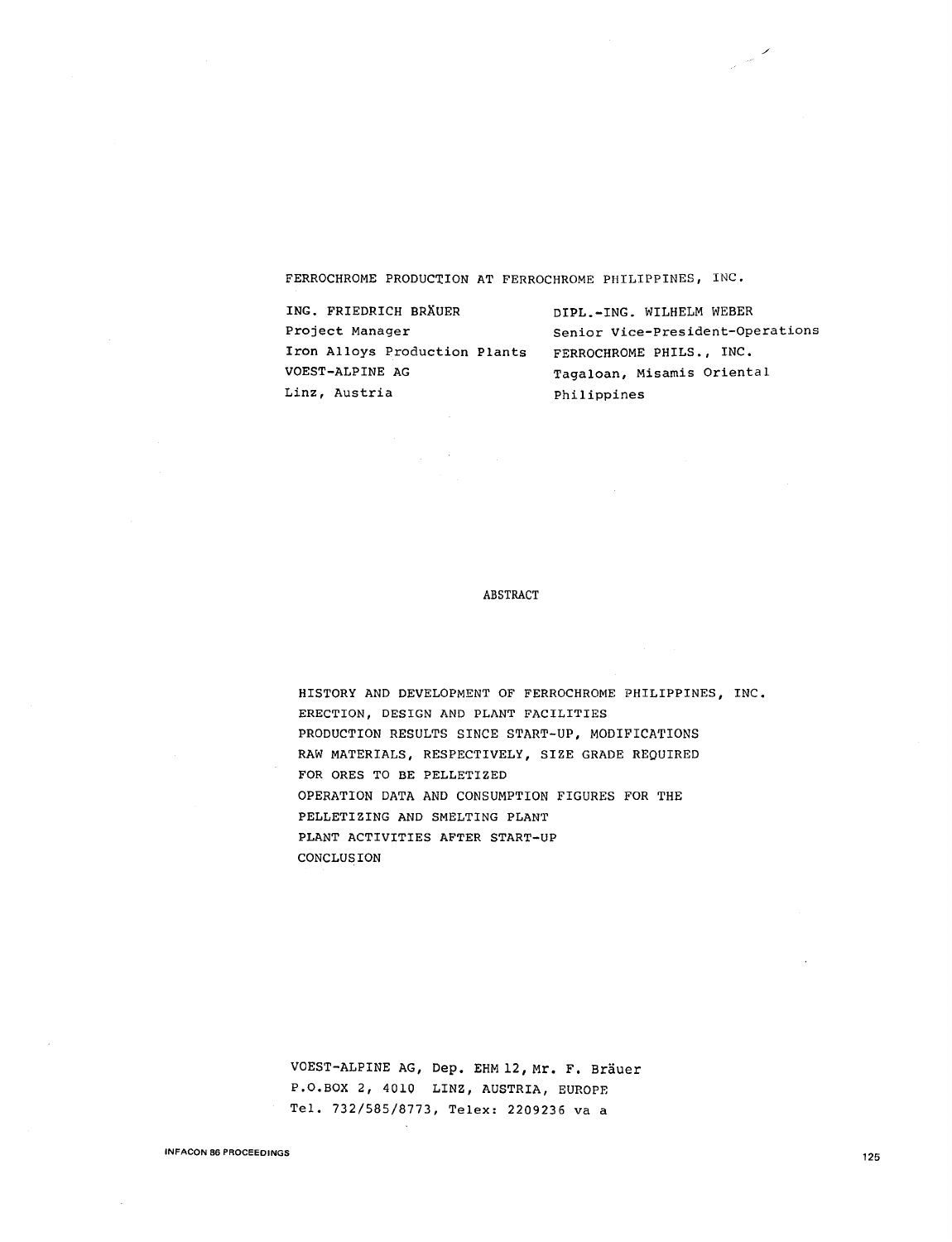### H I S T 0 R Y

Ferrocnrome Phils., Inc., a joint venture between the Austrian Voest-Alpine and the Philippines Herdis Group was founded in 1979 and decided to erect a plant for the production of ferrochrome based on the supply with local ores.

The location of the plant should be Mindanao Island near Cagayan de Oro City, mainly because of the availability of cheaper hydropower.

Voest-Alpine AG decided to adapt the design concept of the preheating process which has been operated successfully by Outokumpu in Tornio, Finland. The nominal design capacity of the ferrochrome production plant has been fixed at 50.'000 mtpy but has been increased now up to 60.000 mtpy.

The pelletising plant is designed for 112,000 tpy sintered pellets.

Preheating in a rotary kiln up to 1000 deq. cent.

Closed electric submerged arc furnace, transformer capacity 3 x 10 MVA

Most of the cleaned furnace off gas can be utilized in the sinter shaft furnace of the pellet plant and in the rotary kiln.

The foundation ceremony was held on December 1980 and within only two years, the plant was erected under the leadership of Voest-Alpine Industrieanlagenbau.

Ferrochrome production was started in January 1983 and the first year of production was already successful apart from the necessity of some modifications on the plant and a critical power shortage, caused by a drought in the whole area.

### D E S I G N

A pellet plant for agglomeration of concentrate was foreseen, because the Philippine partner is shareholder on the Acoje chromite mining, the biggest chromite mining in the Far East. This mine produces about 100,000 tpy of chrome concentrate and is the main supplier for the smelter.

The arc furnace design is based on the concept of burden pre-heating using by-product CO-gas and, therefore, low electric power consumption.

The size of the furnace power supply was calculated on the basis of data as per table 1:

FERROCHROME PRODUCTION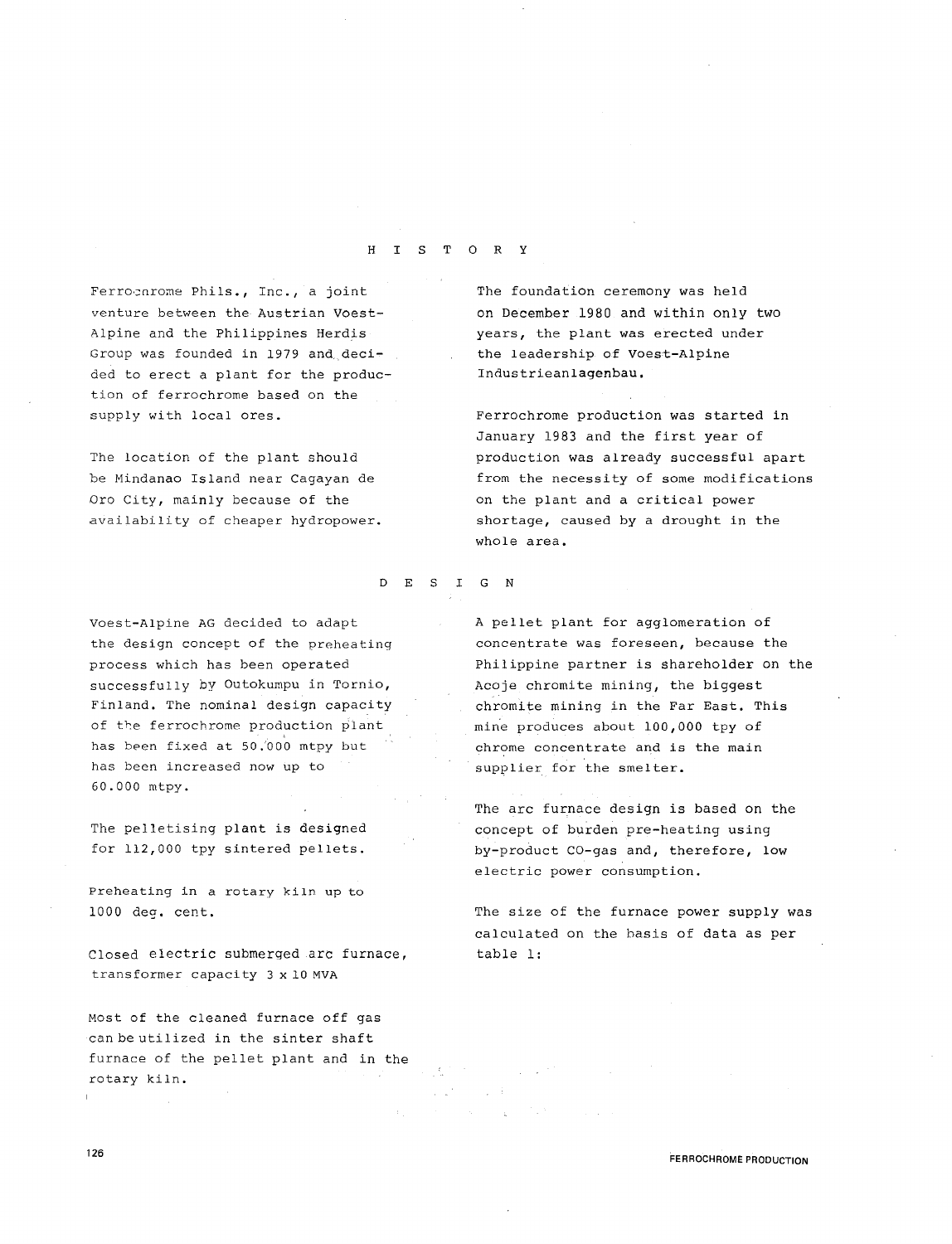|                                     | Cold charge<br>(200 D. cent.) | Hot charge<br>(800 D, cent.) |
|-------------------------------------|-------------------------------|------------------------------|
| Production, tons p.a.               | 50000                         | 50000                        |
| El. power consumption (are furnace) |                               |                              |
| (FeCr saleable) KWH/T               | 3600                          | (3000 for<br>3300<br>molten  |
| Furnace power factor, %             | 0.90                          | metal<br>0.90                |
| Working time, hrs. (300 days/a)     | 7200                          | 7200                         |
| Arc furnace capacity, MVA           | 27.8                          | 25.5                         |

 $\frac{50000 \times 3600}{7200 \times 0.9}$  = 27.8 MVA for cold charge

 $\frac{50000 \times 3300}{7200 \times 0.9}$  = 25.5 MVA for hot charge

#### SPECIFICATION OF PLANT FACILITIES

Harbour:

Pellet Plant:

1 unit wet-type ball mill for fine ore - 20 MT/hr capacity

Table 1

2 units drum filter, 20 ton of filter cake capacity/hr

1 unit pelletising disc, 5.0meters diameter, 25 ton/hr capacity

1 unit shaft furnace, CO-gas or oil fired, 20 tons/hr capacity

Preheating:

1 unit rotary kiln, 500 MT/day capacity, 3. 4 m. diameter x 40 meters long; CO-gas or oil fired

dead weight ship Draft - 11 meters Ship harbour crane - 12.5 tons capacity Material handling system -

Berthing capacity - 20, 000 ton

200 tons/hr capacity

Storage Area:

Open concrete stockyard for 40,000 MT chrome ore

Coke shed for 7,000 MT nut size and 1,000 MT fine size coke

Open concrete stockyard for 20,000 MT saleable FeCr

Electronic scale bridge, 40 T capacity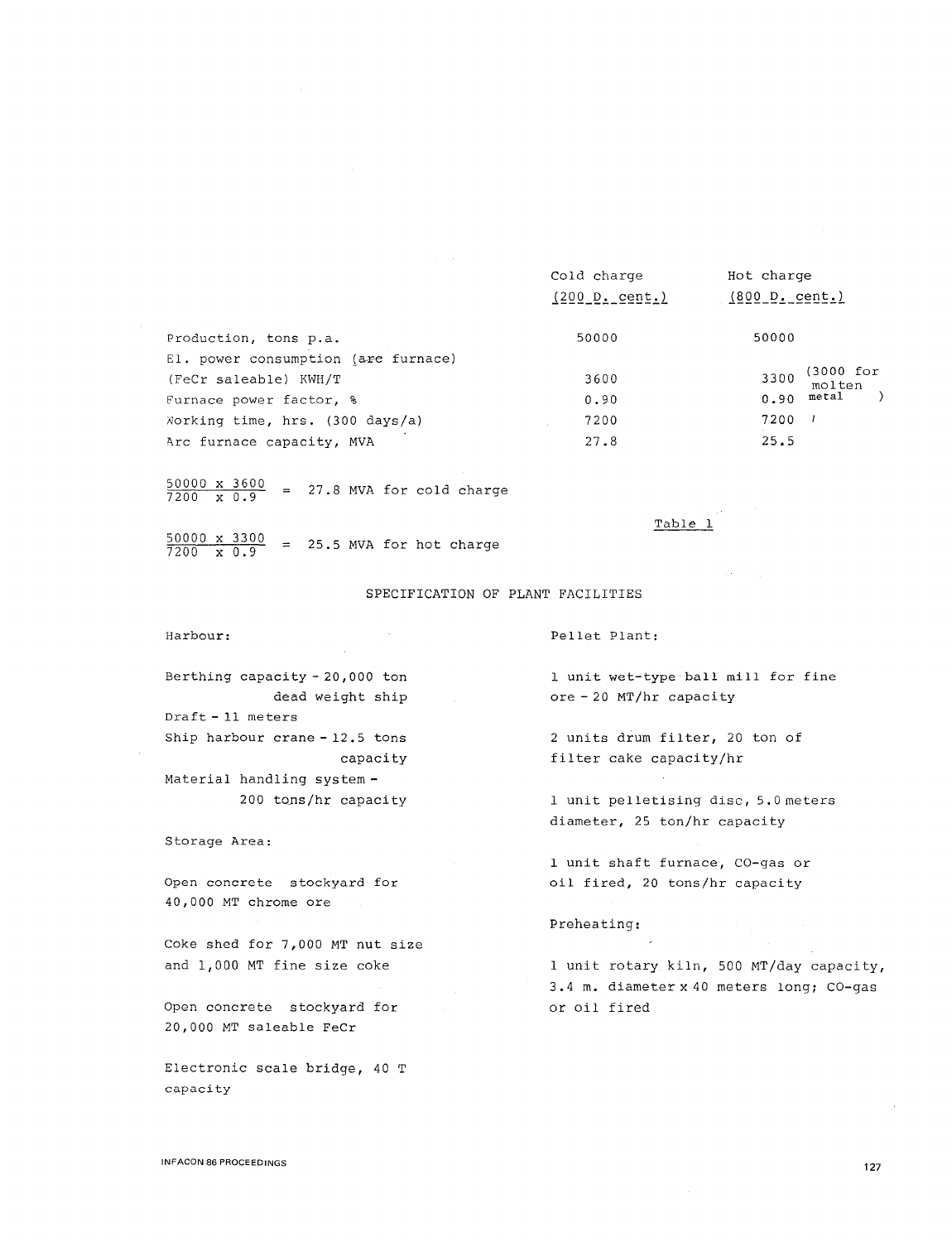### CO-gas System:

2 units3-stageventuri scrubbers

1 thickener, continuous type

1 CO-gas compressor, 1600 Nm3/hr capacity for the supply of the sintering plant

Water Supply System:

Industrial water supply system Closed circuit cooling system

Automatic ion exchanger softener, 20 m3/hr capacity

Automatic chemical dosing system

Emergency fire - fighting water system

Air Supply:

3 unit screw compressor, 1capacity 18.5 m3/min, 7 bar

1 unit piston compressor, capacity 6 m3/min, 7 bar

Electric Power Supply:

4 single phase 10 MVA power transformer 138 KV/31.5 KV

1 emergency generator, 600 KW capacity, diesel operated

Submerged Arc Furnace:

30 MVA closed - type furnace, equipped with computerized dosing system, automatic charging system, and water jet slag granulating system.

6 furnace bins capacity approx. 4 m3 each

1 pneumatic machine for taphole opening

1 pneumatic clay-gun for taphole closing

Casting Bay:

7 ladles, 28 ton tapped metal capacity

2 ladle preheating stations, CO-gas fired

1 ladle descaler, electrically driven, hydraulic type

1 teeming crane, 50/15 tons capacity

600 sq. m. FeCr fines casting bed

Product Handling;

1 ingot metal breaker

1 jaw crusher, 25 ton/hr capacity 550 mm x 800 mm jaw opening 50 - 150 mm discharge opening

1 vibrating screen with 10 mm and 60/80 mm screens, 25 tons/hr capacity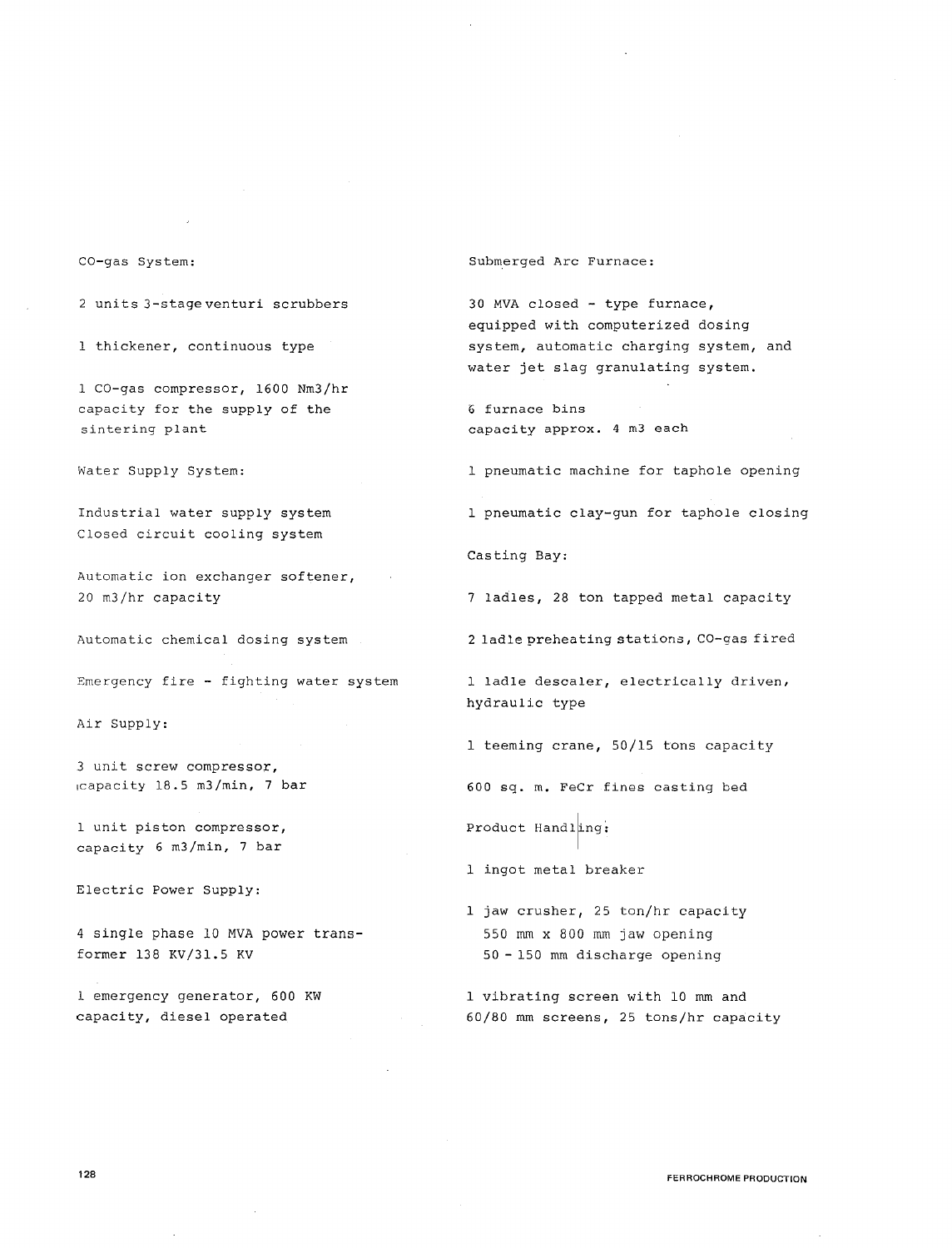### ,rransport:

4 Komatsu payloader

8 Toyota Forklift

Workshop:

Facilities for electrode casing £abrication and other minor fabriration works:

- Machine shop
- '- Motorpool shop
- Electrical and Instrumentation workshop
- Planning and project engineering

,Laboratory:

Material sampling preparation facilities

Physical testing laboratory

Chemical laboratory, equipped with:

Photometer, atomic absorption spectrophotometer, C&S analyzer miscellaneous apparatus for wet type inorganic analysis

### Administration:

- Locker and shower rooms
- Canteen
- Training facilities

### Process Description:

All raw materials are unloaded by a stationary, slewable grab crane, dumped into an intermediate bunker, discharged by vibrating feeder to a conveyor system and transported to the stackers which pile them on the respective storage yards. In order to keep humidity of coke as low as possible it is stored under roof. All in- and outgoing materials are weighed and registered.

During day shift raw materials are reclaimed by a frontloader and transferred via a receiving hopper and belt conveyors to the pertaining day bins.

From there chromite concentrate, fine coke and dust, the latter recovered from the dedusting systems, are drawn-off at the correct mixing ratio and charged into a wet grinding ball mill and ground to a fineness suitable for pelletizing. The slurry is desiccated in two parallel drum filters to approximately 10 % humidity.

The filter cake subsequently is mixed with bentonite and charged on to a pelletizing disc for processing of green pellets. After separation of undersized pellets on a roller screen for recycling the feed is conveyed to the sintering shaft furnace where the material is dried, sintered and cooled. The green pellets are hardened and/or sintered at at temperature of +  $1400^{\circ}$  C by cleaned off-gases from the closed-type submerged arc furnace.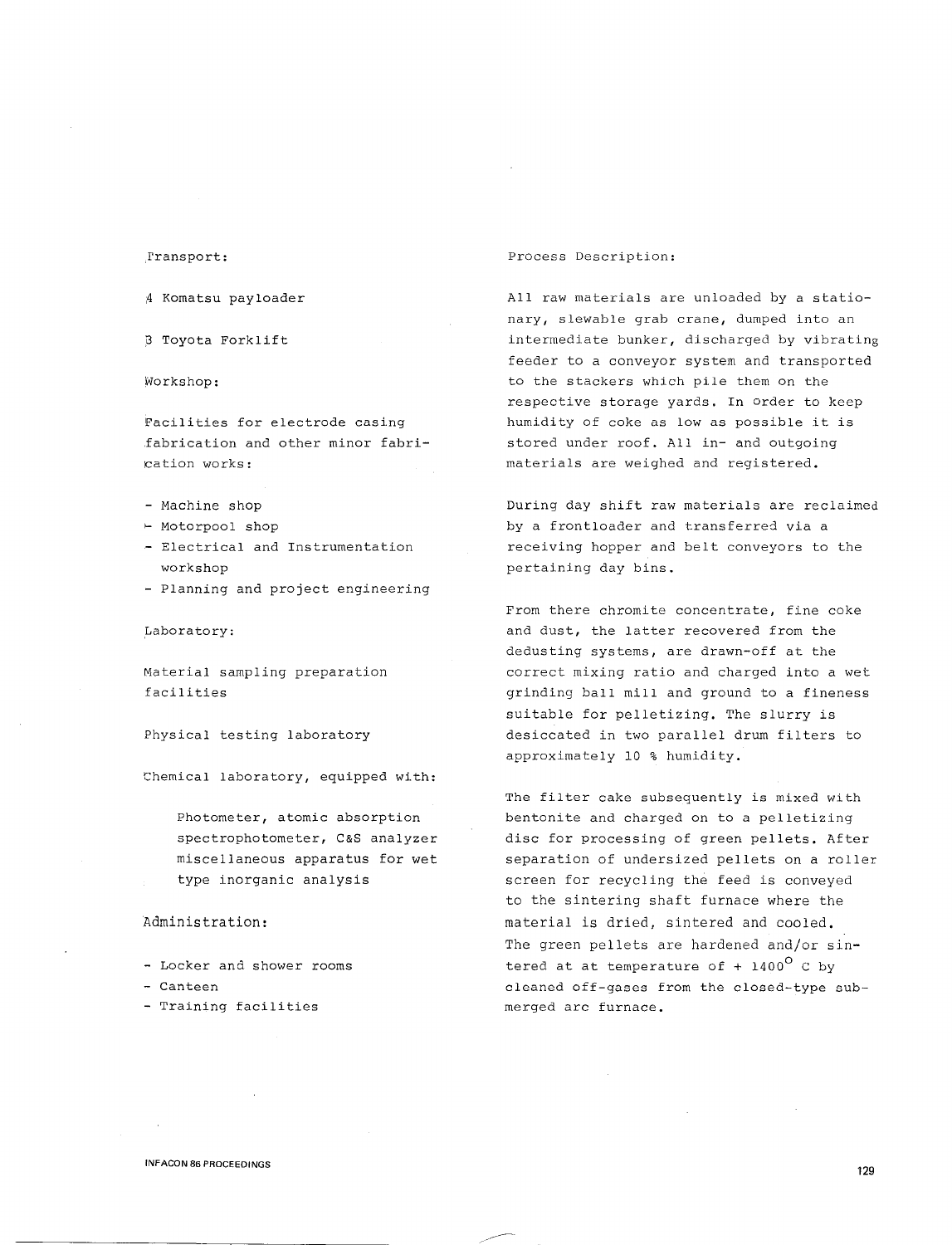Having been cooled again in the lower part of the shaft furnace the pellets are fed to the day bins via a skip hoist.

Now the proper burden composition is carried out by extraction preset quantities of pellets, coke and fluxes from the day bins through weighing hoppers and charging the batches via a skip hoist to the rotary kiln where the charge is preheated up to a temperature of approx. 1000<sup>o</sup>. Again cleaned furnace off-gases from the submerged arc furnace are used for that purpose.

From the rotary kiln the preheated material is charged directly into a special distribution ring above the electric furnace bins.

For emergency cases another skip hoist is foreseen in order to by-pass the rotary kiln by feeding cold charge material from the day bins into the distribution rings thus allowing continuation of smelting at a reduced capacity rate.

The hot charge in the distribution ring is fed into six furnace bins controlled by min-max. probes.

The submerged arc furnace is of a closed stationary type, the off-gases being cleaned in two venturi scrubbers and reused for sintering the chromite pellets and preheating the electrical furnace charge thus giving substantial savings in electric power consumption for smelting.

The furnace has one taphole and will be opened approx. every two hours by means of an air drill. Slag is separated from the metal by overflow and granulated by a water jet. The liquid metal is cast into FeCr-fines moulds and cooled.

The metal slab subsequently are first crushed by a pneumatic hammer on a grid then by a jaw crusher and finally screened according to market requirements The product is stock piled depending on grain sizes and qualities and off-transported form the plants own pier by boat

The granulated slag will be dumped in a separate plant area by frontloader and shall be used for road building purposed or similar.

Waste gases from the rotary kiln and the sintering shaft furnace are cleaned in cyclones and the flue dust accumulated is recycled in the pelletizing process. In order to comply with environmental protection regulations, the dust accuring at the transfer points and bunker charging points is sucked off by a blower and drydedusting system with filters and the cleaned air is blown into the open.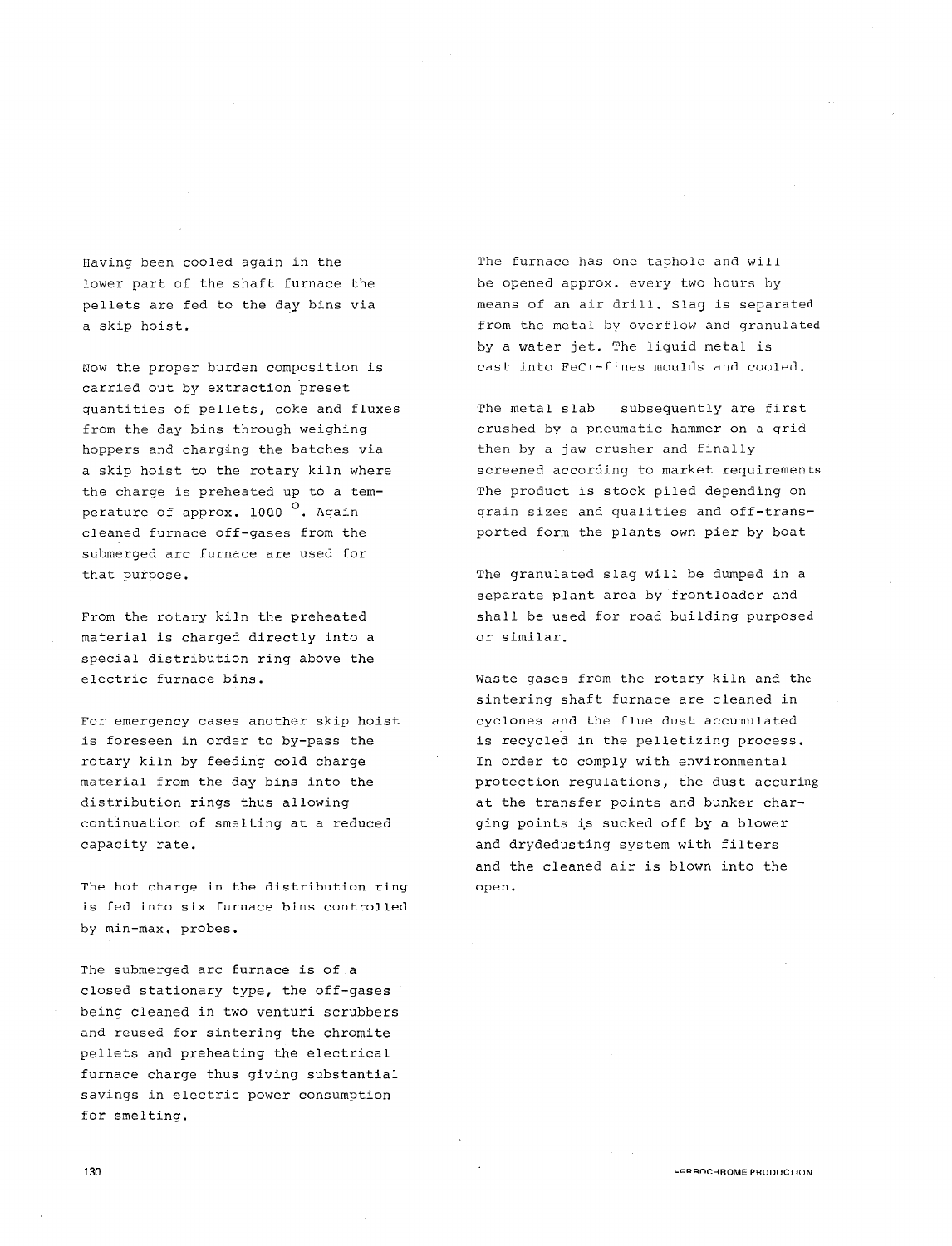### COMPANY ORGANISATION

*The* headquarter in Manila is dealing with the Marketing, Purchasing and Financial Management, and is staffed with 15 personnel. The plant in Tagaloan is operated by 215 regular employees and about 40 contractual or occasional workers. The main shareholder Voest-Alpine AG is represented by the President and two Vice-Presidents.

Before start-up of the plant, the technical personnel of the smelting operation and maintenance were trained at the plant of Outokumpu OY in Tornio, Finland, at Ferrochrome plantsite, and at Voest-Alpine, Linz, Austria.

Training activities on special technical fields are on-going. Also, a quality circle program was introduced in the plant.

The influence on the income of the Philippine population is considerable. Not only the directly concerned families of about 300, but the employment on many small scale chromite mines in the Philippines and other suppliers give livelihood to about 2,000 families.

Table 2: Manpower breakdown

### PLANT PERFORMANCE AFTER COMMISSIONING

The contracted capacity of 50,000 tpy ferrochrome saleable and 112000 tpy sintered pellets could be proved soon as realistic.

Graph 1: Annual production

However, the annual production figures in the year of start-up 1983 was less mainly because of electric power supply difficulties during the extreme dry season of this year. Slight power supply difficult was also experienced in 1984.

#### MODIFICATIONS

When it turned out that there were only a fewbottlenecks in the plant to be removed to exceed the design capacity, then modifications were immediately started.

- Boosting of the arc furnace gas cleaning system by erection of a third stage venturi.

The original 2 stage scrubber system was justenouqh for max. 50,000 tons, but not sufficient for a production increase

- Installation of watercooled steel roof for the arc furnace, instead of the original refractory mass roof.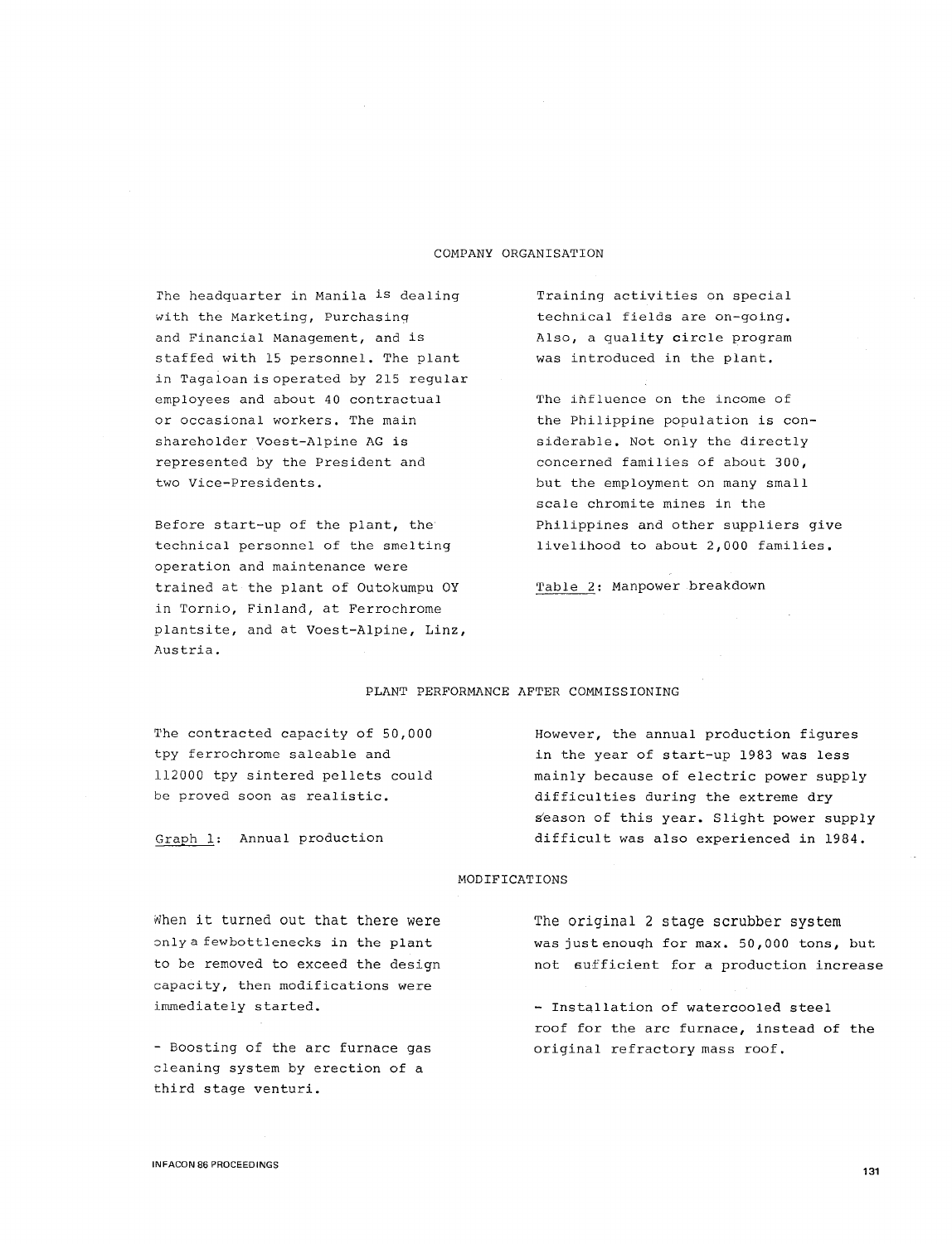-Erection of sinter coke prescreening system to stabilize the sintering process of the pellets. Oversize in fine coke for pelletising caused lumps in the furnace, therefore, screensize under 5 mm only is allowed to the ballmill.

Also, a number of small modifications on equipment and operation were done to improve the plant - operating time availability.

Many efforts were done to produce hard pellets and thus to minimize dust content ln the charge.

### RAW MATERIAL PROPERTIES

rhe plant was designed for the smelting of mainly Philippine chromite concentrate from Acoje Mining. A certain amount of fine ores of other sources and a percentage of lumpy chromite could be in the blend.

The ore properties are the basis for the typical ferrochrome specification of min. 60 % Cr, max. 4 % Si, max. 8.3 % C, max. 0.04 % S, max. 0. 03 % P.

Smaller chromite deposits in the Philippines with definitely low Cr/Fe ratio would be proper for charge chrome production, therefore, trials were done to use these ores. However, the long term economic outlook for these deposits is not yet clear and mine prospecting are going on.

Attention has to be paid to the sizing of ores, if the pelletising process should run smoothly. Most favorable are concentrates in the range of 0.6 to 0.07 mm (28 to 200 mesh), complicate to handle are run-of-mine ores with oversize above 5 mm (above 1 mesh) and undersize below 0.04 mm (below 400 mesh).

Beside the problem connected with the rescreening of this ore before charging to the ballmill, the undersize shows troubles by clogging the drum filter cloth.

The present usage of different ores in FPI is mainly for the reason of research for different possibilities to run the plant not depending on only one ore or production of only one FeCr grade.

Table 3.4.5: Analysis of raw materials Graph 2: Chrome ore size distribution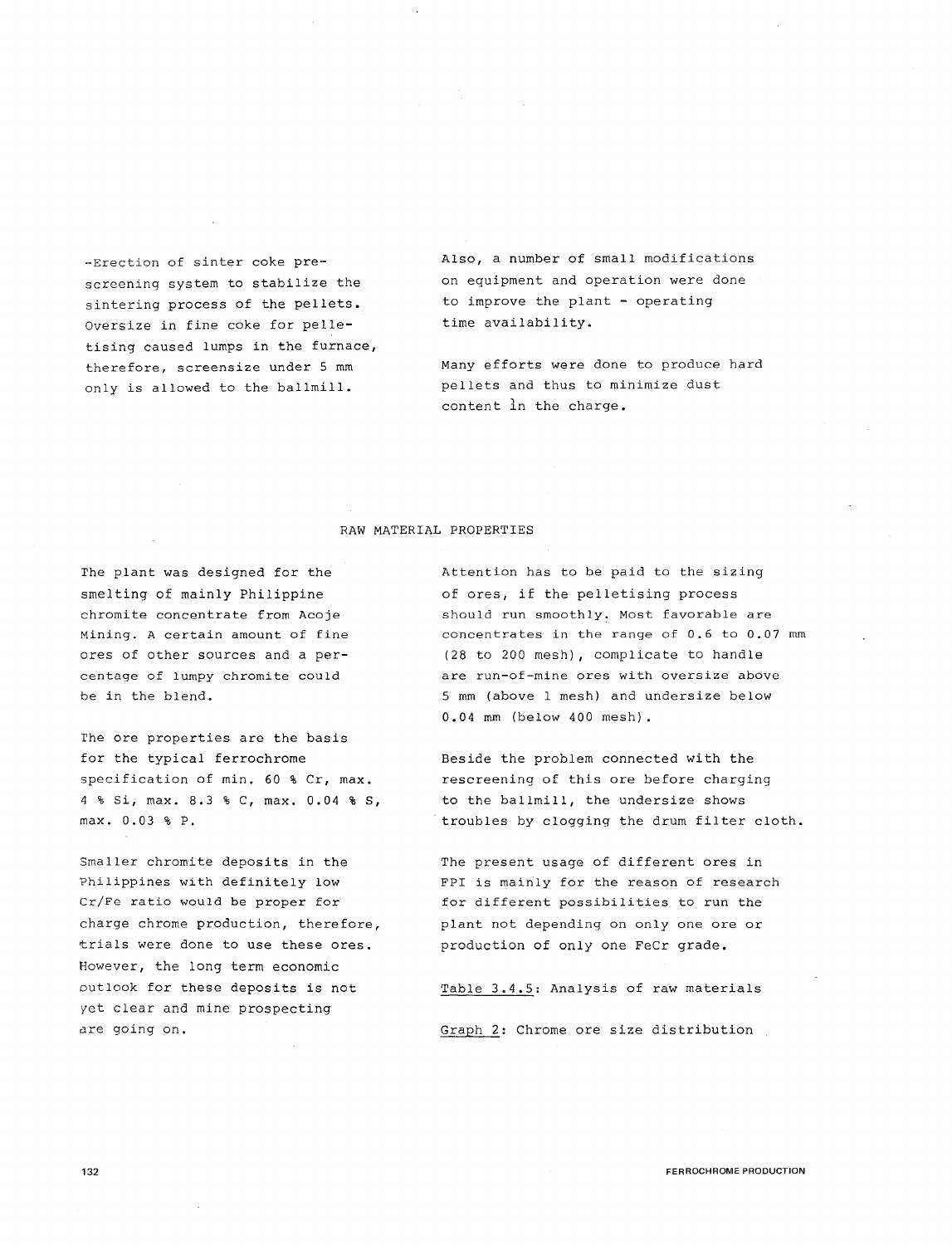### OPERATION DATA AND CONSUMPTION

The characteristic operation data and consumption figures of the pelletand the smelter plant are shown in table number 6 and 7.

rhe specific power consumption for smelting of raw lump ore in comparison to pellets can be seen in the graph.

rhis explains the experience that the change from raw lumpy ore to pellets with high quality, increase the capacity of the furnace by 10 %. If these pellets are preheated to 800 deg. cent., another furnace capacity increase of 10 % was experienced.

The pre-heating process is especially advantageous for the smelting of low grade ores with high gangue material amounts.

The graph 4 shows the energy input of all production steps enables contemplation about the effort of pre-heating in the rotary kiln.

The input of energy to be purchased via electric power, coke and oil could be decreased by higher usage of off-CO-gas and the efficiency of heat usage improved, but can still be increased by modifications. Graph 5: Energy consumption

NEW PLANT ACTIVITIES SINCE START-UP

1. Recovery of FeCr out of slag

rhe skimmed slag and the ladle skull contains FeCr which decrease the overall Cr-yield by 1 - 2 % unless it is not recovered from them.

A simple, but good enough and effective system is in operation and still under modification. It consists of a crusher (jaw crusher for  $-20$  mm) and a jig for separating the FeCr. The fine material in the second hutch is then further concentrated in another jig for only FeCr fines.

A hammer mill, which is more proper for this purpose of separating slag from FeCr, will be added soon. Another jig, special construction for the continuous discharge of FeCr 5 - 20 mm wi 11 be a next ihvestment.

2. Usage of slag instead of dumping it as waste

Granulated slag is a proper material for sandblasting substitute of the dangerous quartz sand. Crushed lumpy slag is not only good for road construe tion because of its high abrasive strength, but also turned out as the most proper for concreting, substituting gravel. Therefore, a hollow block production was also taken in.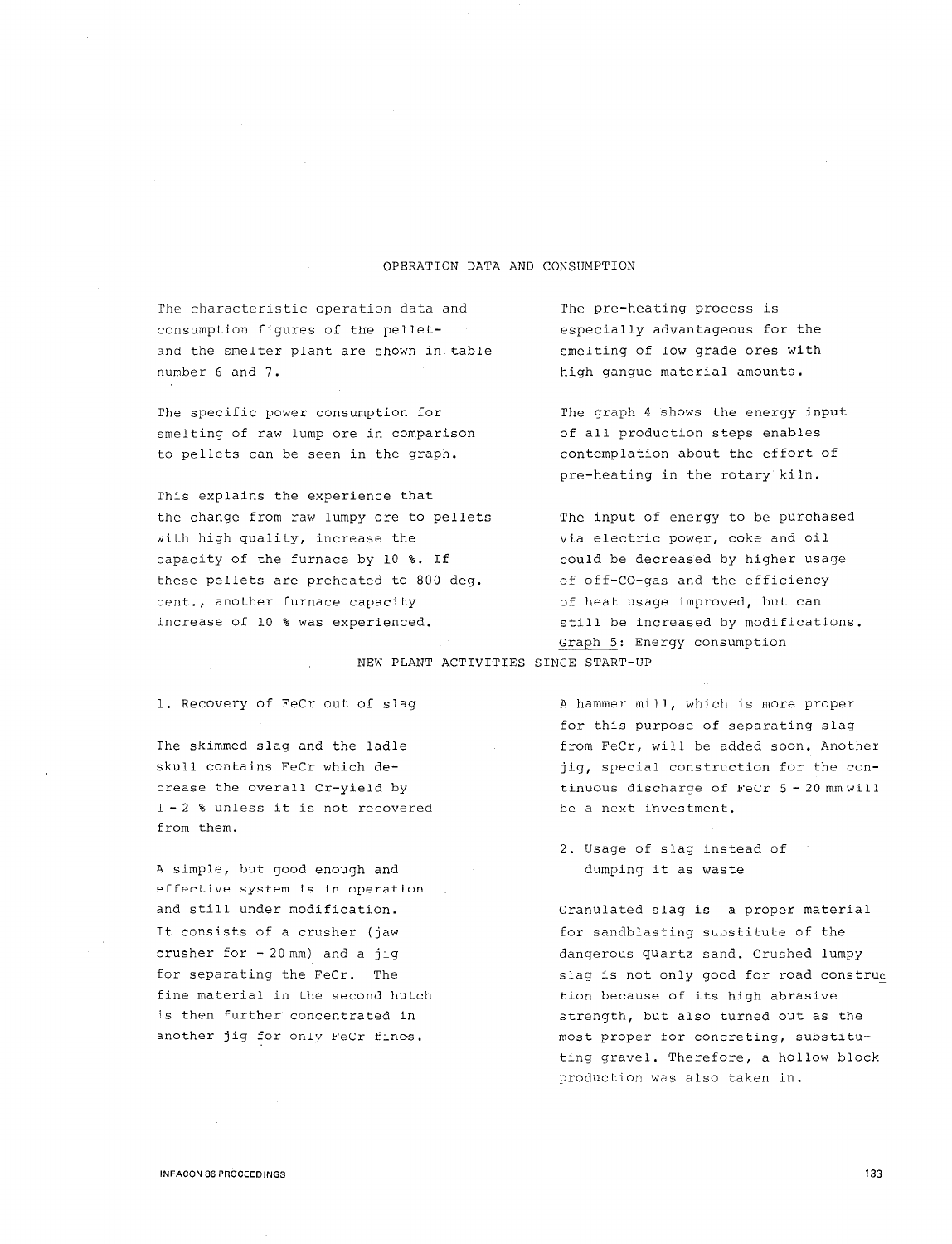3. FeCr fines excess

The proper screening of the FeCr fractions 10 - 60 (65, 80, 150) mm creates about 15 % undersize under 10 mm.

It turned out as useful to rescreen this material at 5 mm. The FeCr fines under 5 mm is for building up the casting moulds. The consumption is higher since the resmelting of this fines is easier. The remaining 5 - <sup>10</sup> can be sold, however, at a lower price. 4. Slag in FeCr

The work of collecting pieces of slag from the FeCr piles for scale cannot be avoided but continuous efforts to minimize this work were done.

Our present solution is a casting mould

#### CONCLUSION

The results of 3 years operation after fullfilling the technical expectations of the plant, the decision for the plant design based on the ore specification and strategic location proved right.

However, improvements are still possible and the target for the next year is clear:

1. The Cr recovery figure must be further increased by 2 %. Since this is also dependent on the conscientiousness of our crew, this is one main topic in the ongoing quality circle program.

2. The plant availability will be further increased to 90 %, by eliminating the bottlenecks in equipment and operation.

3. The CO-rich off gas must be used with a higher efficiency, Thus the electric power consumption can be further decreased and the plant capacity increased.

4. Investigations for methods to further increase the Cr recovery must be conducted.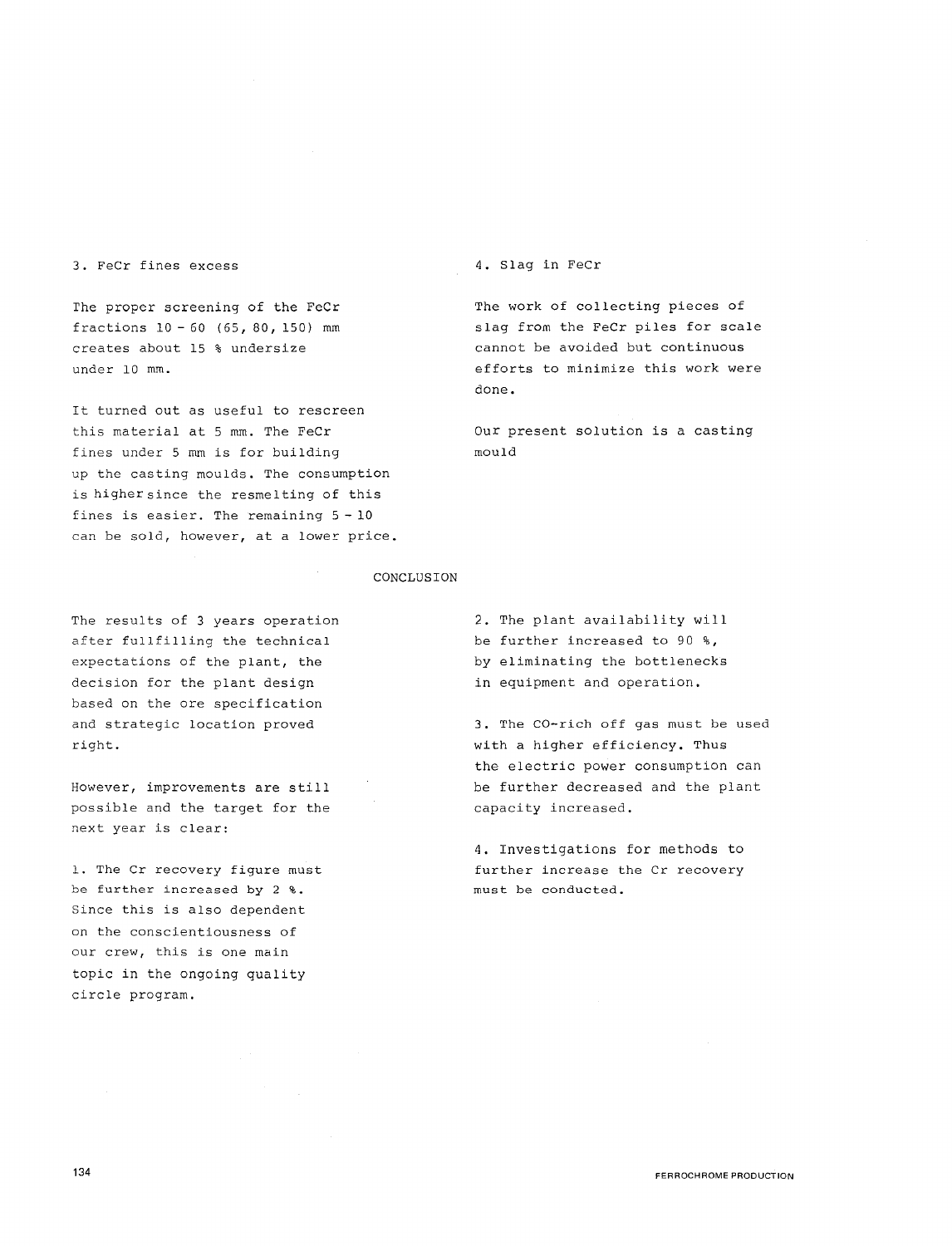## MANPOWER BREAKDOWN

|    |                                           | Supervisory    | Skilled<br>Semi-skilled     | Unskilled | TOTAL       |  |
|----|-------------------------------------------|----------------|-----------------------------|-----------|-------------|--|
| ใ. | <b>MANILA HEAD OFFICE</b><br>DEPARTMENT : |                |                             |           |             |  |
|    | Administration<br>Logistics<br>Finance    | $\overline{2}$ | $\frac{2}{3}$<br>4          | 1         | E<br>S<br>7 |  |
|    | $Sub - total$                             | 5**            | 9                           |           | 15          |  |
|    | 2. PLANTSITE<br>DEPARTMENT :              |                | Tagoloan , Misamis Oriental |           |             |  |
|    | Production                                | 18             | 67                          |           | 95          |  |

|                         |       |      |    | - - |  |
|-------------------------|-------|------|----|-----|--|
| Planning and Metallurgy |       |      | 10 | 4   |  |
| Maintenance             | 15    | 54   |    | 72  |  |
| Logistics               |       | 6    |    | 8   |  |
| Laboratory              |       | 11   |    | 14  |  |
| Personnel               |       | 5    |    | 13  |  |
| Accounting              |       | 4    | 6  |     |  |
| $Sub - total$           | $46*$ | 149  | 20 | 215 |  |
| GRAND TOTAL             |       | 15 R |    | フマハ |  |

\* Includes ( 1 -) SVP - Operations , ( 1 ) VP - Maintenance \*\* Includes ( 1 ) President , ( 1 ) SVP - Finance , ( 1 ) Mining engineer .

 $\sqrt{1-\beta}$ 

 $\sim$ 

### TABLE 2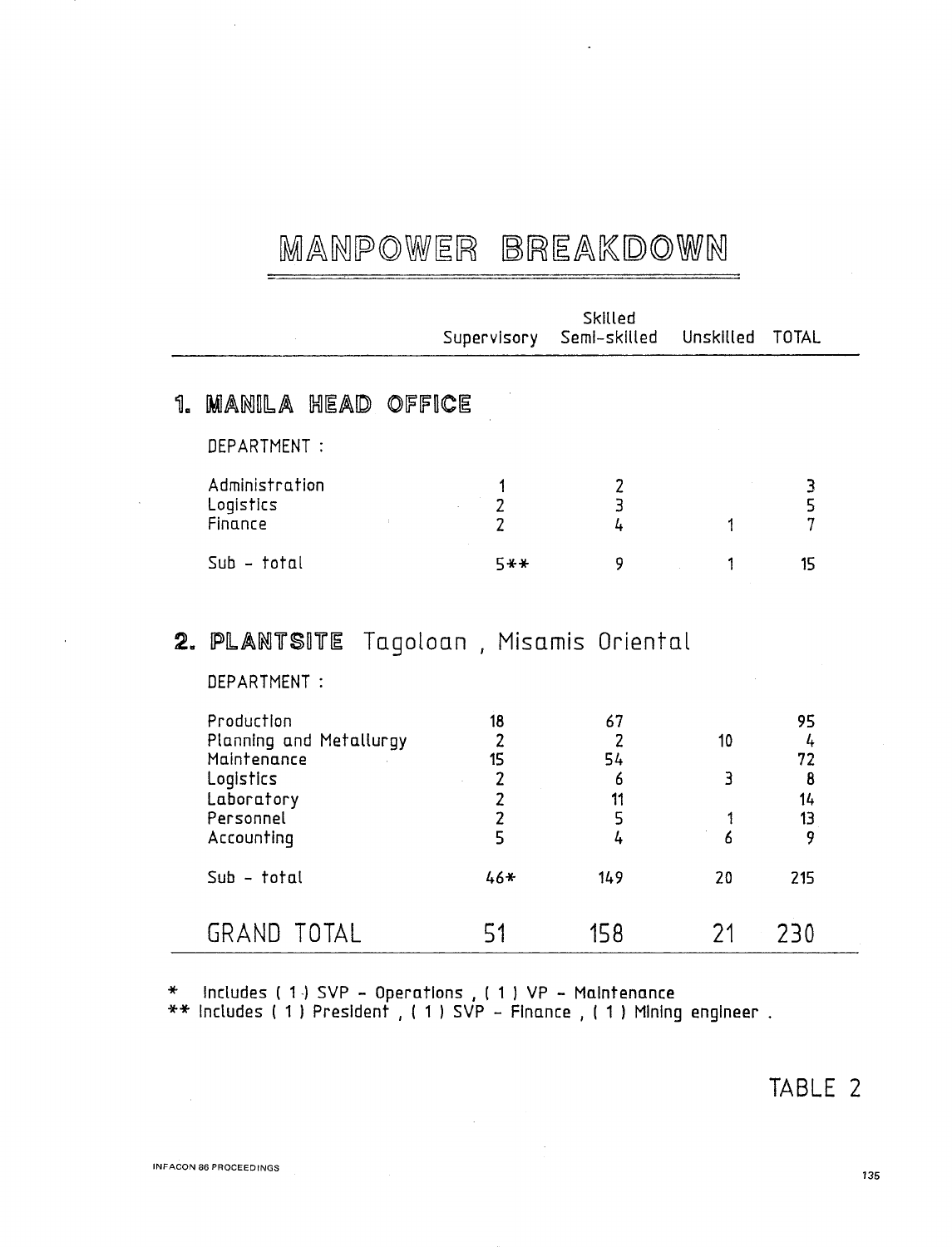

FERROCHROME PRODUCTION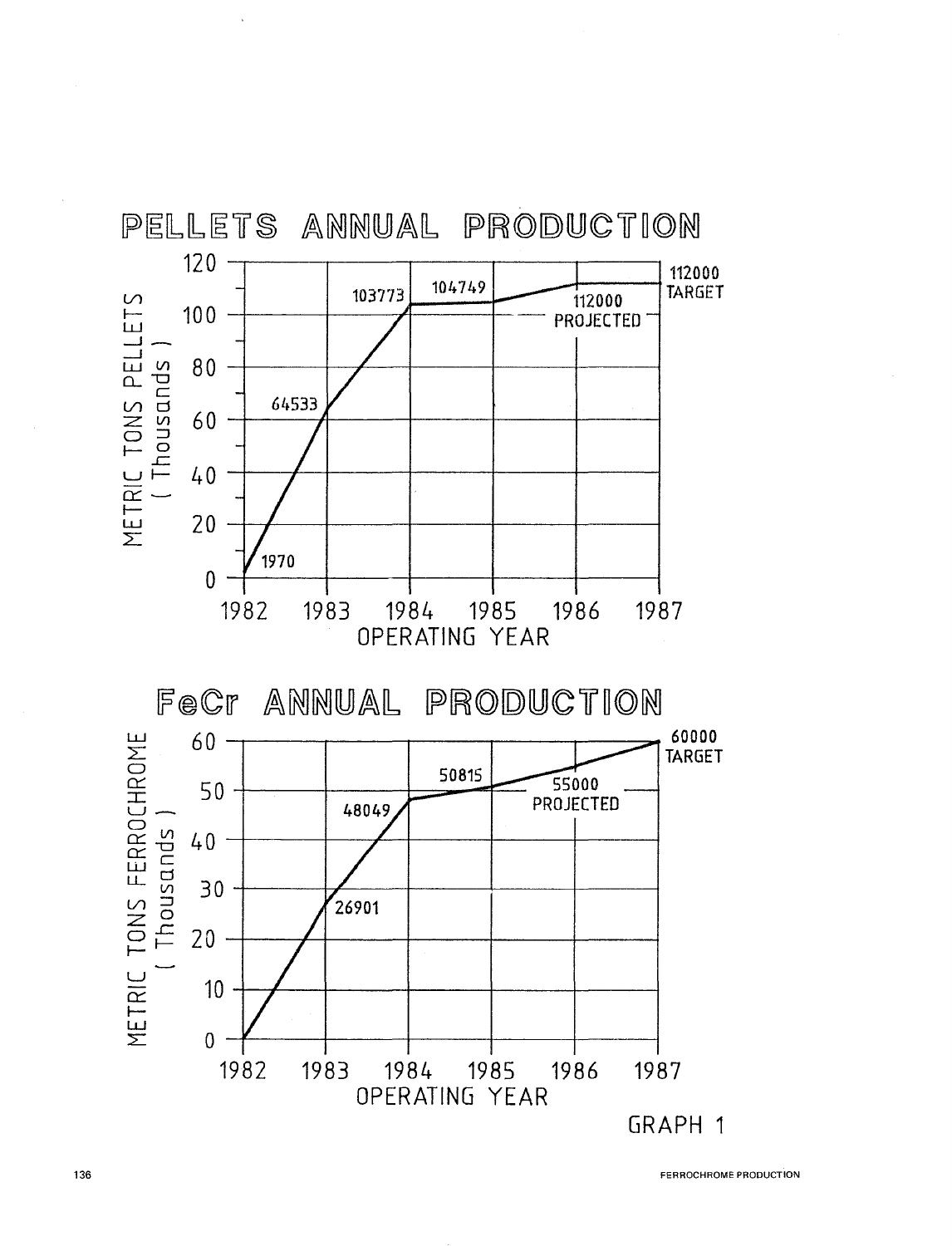# $T$   $Y$   $P$   $ICAL$   $ANALY$  SES OF MAIN RAW MATERIALS

### chromite ores :

| Source                         |                           | <b>ACOJE</b><br>CONC. | CAS-ISA<br><b>FINES</b> | IMPORT.<br><b>FINES</b> | DAVA <sub>0</sub><br><b>LUMPS</b> |
|--------------------------------|---------------------------|-----------------------|-------------------------|-------------------------|-----------------------------------|
| Moisture %                     |                           | 5.32                  | 7.6                     | 7.9                     | 4.4                               |
| Sieve Analysis :               |                           |                       |                         |                         |                                   |
| Concentrate/fines              |                           |                       |                         |                         |                                   |
|                                | Mesh                      |                       |                         |                         |                                   |
| Above 26.6 mm                  |                           |                       |                         | 7.53                    |                                   |
| 26.5<br>$-16$                  |                           |                       |                         | 1.54                    |                                   |
| 16<br>$-5$                     | Above 4                   |                       | 0.82                    | 13.90                   |                                   |
| 5<br>$-2$                      | $4 - 10$                  |                       | 3.85                    | 6.19                    |                                   |
| $\overline{2}$<br>$-1.18$      | $10 - 16$                 | 0.04                  | 9.12                    | 3.31                    |                                   |
| $1.18 - 0.6$                   | $16 - 30$                 | 2.32                  | 30.21                   | 8.67                    |                                   |
| $0.6 - 0.3$                    | $30 - 50$                 | 18.77                 | 20.00                   | 16.20                   |                                   |
| 0.3<br>$-0.15$                 | $50 - 100$<br>$100 - 200$ | 42.04                 | 9.80                    | 16.21                   |                                   |
| $0.15 - 0.075$                 | 200-400                   | 25.98                 | 6.65                    | 5.36                    |                                   |
| $0.075 - 0.038$                | Below 400                 | 5.50                  | 10.10                   | 9.50                    |                                   |
| Below 0.038                    |                           | 5.35                  | 9.45                    | 11.59                   |                                   |
| Lumpy ores                     |                           |                       |                         |                         |                                   |
| Above 150 mm                   |                           |                       |                         |                         | 33.38                             |
| $150 - 100$                    |                           |                       |                         |                         | 9.29                              |
| $100 - 50$                     |                           |                       |                         |                         | 13.98                             |
| 25<br>$50 -$                   |                           |                       |                         |                         | 11.26                             |
| $25 -$<br>5                    |                           |                       |                         |                         | 9.98                              |
| $5 -$<br>1                     | $4 - 18$                  |                       |                         |                         | 11.17                             |
| Below 1                        | Below 18                  |                       |                         |                         | 10.94                             |
| Chemical Analysis :            |                           |                       |                         |                         |                                   |
| LOI                            |                           | 0.86                  | 1.57                    | 4.12                    | 1.07                              |
| Cr <sub>2</sub> O <sub>3</sub> |                           | 48.39                 | 50.3                    | 48.1                    | 51.5                              |
| Fe0                            |                           | 17.97                 | 18.9                    | 17.37                   | 18.49                             |
| SiO <sub>2</sub>               |                           | 3.79                  | 2.35                    | 7.14                    | 4.12                              |
| Mg0                            |                           | 15.84                 | 12.19                   | 11.03                   | 13.35                             |
| Al <sub>2</sub> O <sub>3</sub> |                           | 12.77                 | 14.42                   | 11.91                   | 10.86                             |
| Ca <sub>0</sub>                |                           | 0.11                  | 0.014                   | 0.1                     | 0.39                              |
| P                              |                           | 0.005                 | 0.005                   | 0.006                   | 0.003                             |
| C                              |                           | 0.003                 | 0.053                   | 0.055                   | 0.036                             |
| S                              |                           | 0.012                 | 0.007                   | 0.007                   | 0.004                             |
| TiO,                           |                           | 0.22                  | 0.2                     | 0.16                    | $-0.18$                           |
| Cr/Fe                          |                           | 2.37                  | 2.34                    | 2.44<br>┯               | 2.45<br>$\sim$ $\sim$ $\sim$      |

TABLE 3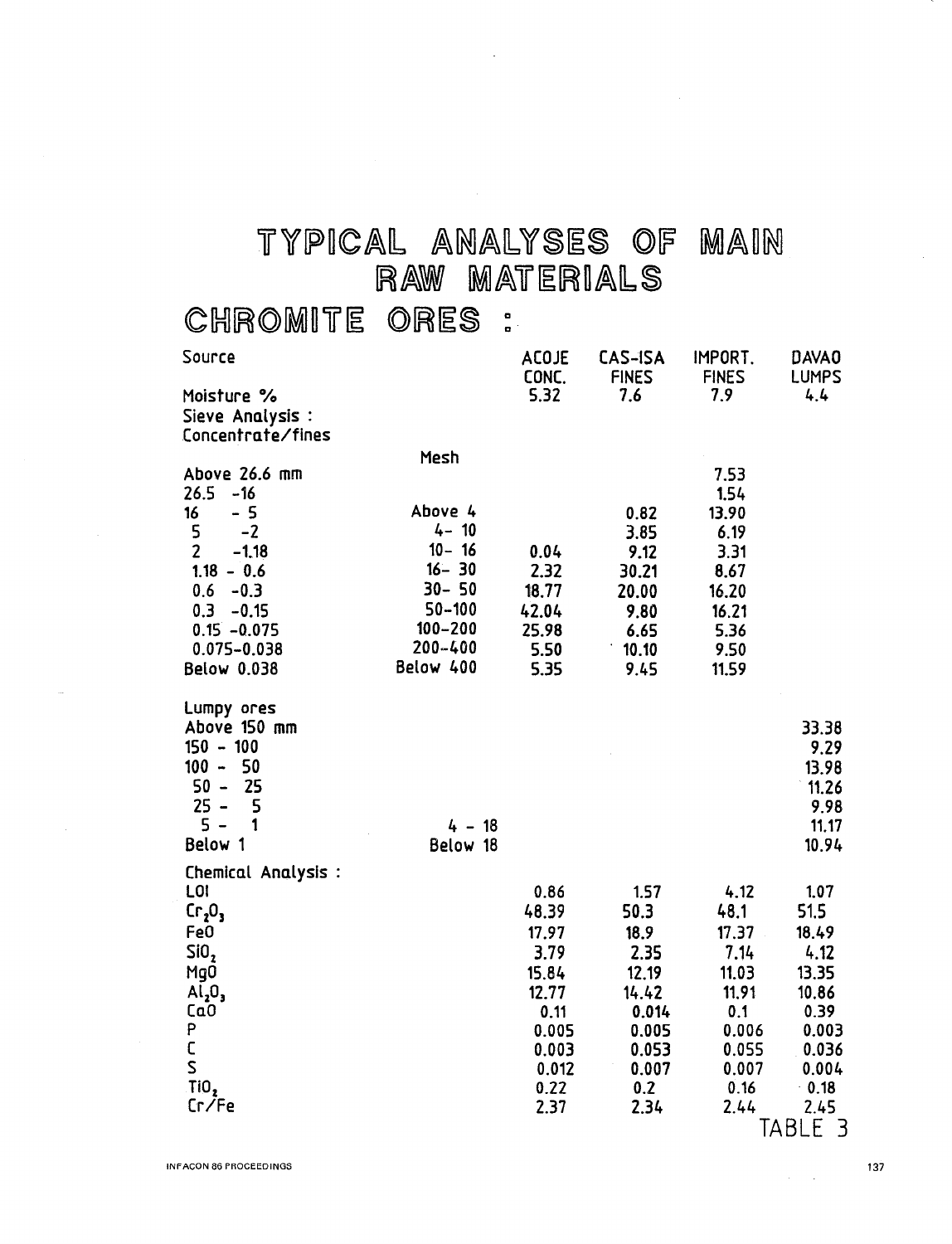## TYPICAL ANALYSES OF MAIN RAW MATERIALS

COKE LUMPS : COKE FINES :

| Source                         | Import.         | Source                         |            | import. |
|--------------------------------|-----------------|--------------------------------|------------|---------|
| Moisture                       | 9.18            | Moisture                       |            | 11.0    |
| Sieve Analysis                 |                 | Sieve Analysis                 |            |         |
|                                | Mesh            |                                | Mesh       |         |
| Above 25 mm                    | 9.47            | Above 4.75 mm                  | Above 4    | 1.10    |
| $25 - 20$                      | 31.14           | $4.75 - 4.00$                  | 4-5        | 3.32    |
| $20 - 15$                      | 30.12           | $4.00 - 1.18$                  | $5 - 16$   | 57.11   |
| $15 - 10$                      | 21.07<br>2.0    | $1.18 - 0.60$                  | $16 - 30$  | 15.83   |
| $10 - 5$                       | 3.92<br>$2 - 4$ | $0.60 - 0.30$                  | $30 - 50$  | 9.58    |
| Below 5 mm                     | 4.28<br>Below 4 | $0.30 - 0.212$                 | $50 - 70$  | 2.50    |
|                                |                 | $0.212 - 0.106$                | $70 - 140$ | 3.20    |
|                                |                 | Below 0.106 mm                 | Below 140  | 7.36    |
| Tumbler's test                 |                 |                                |            |         |
| Passing thru                   |                 |                                |            |         |
| 5 mm (before)                  | 3.97            |                                |            |         |
| Passing thru                   |                 |                                |            |         |
| 5 mm (after)                   | 7.11            |                                |            |         |
| <b>Chemical Analysis</b>       |                 | <b>Chemical Analysis</b>       |            |         |
| Ash                            | 11.31           | Ash                            |            | 11.18   |
| <b>VCM</b>                     | 2.04            | <b>VCM</b>                     |            | 2.61    |
| <b>Fixed Carbon</b>            | 86.45           | <b>Fixed Carbon</b>            |            | 86.21   |
| Sulfur                         | 0.66            | Sulfur                         |            | 1.41    |
| Mineral Analysis               |                 | Mineral Analysis               |            |         |
| Phosphorus                     | 0.005           | Phosphorus                     |            | 0.03    |
| Al <sub>2</sub> O <sub>3</sub> | 3.31            | Al <sub>2</sub> O <sub>3</sub> |            | 2.48    |
| Ca <sub>0</sub>                | 0.02            | Ca0                            |            | 0.53    |
| Fe <sub>2</sub> O <sub>3</sub> | 0.80            | Fe <sub>2</sub> O <sub>3</sub> |            | 0.41    |
| Mg <sub>0</sub>                | 0.20            | MgO                            |            | 0.25    |
| SiO,                           | 6.47            | SiO,                           |            | 5.78    |
| TiO <sub>2</sub>               | 0.21            | TiO <sub>2</sub>               |            | 0.11    |

### TABLE 4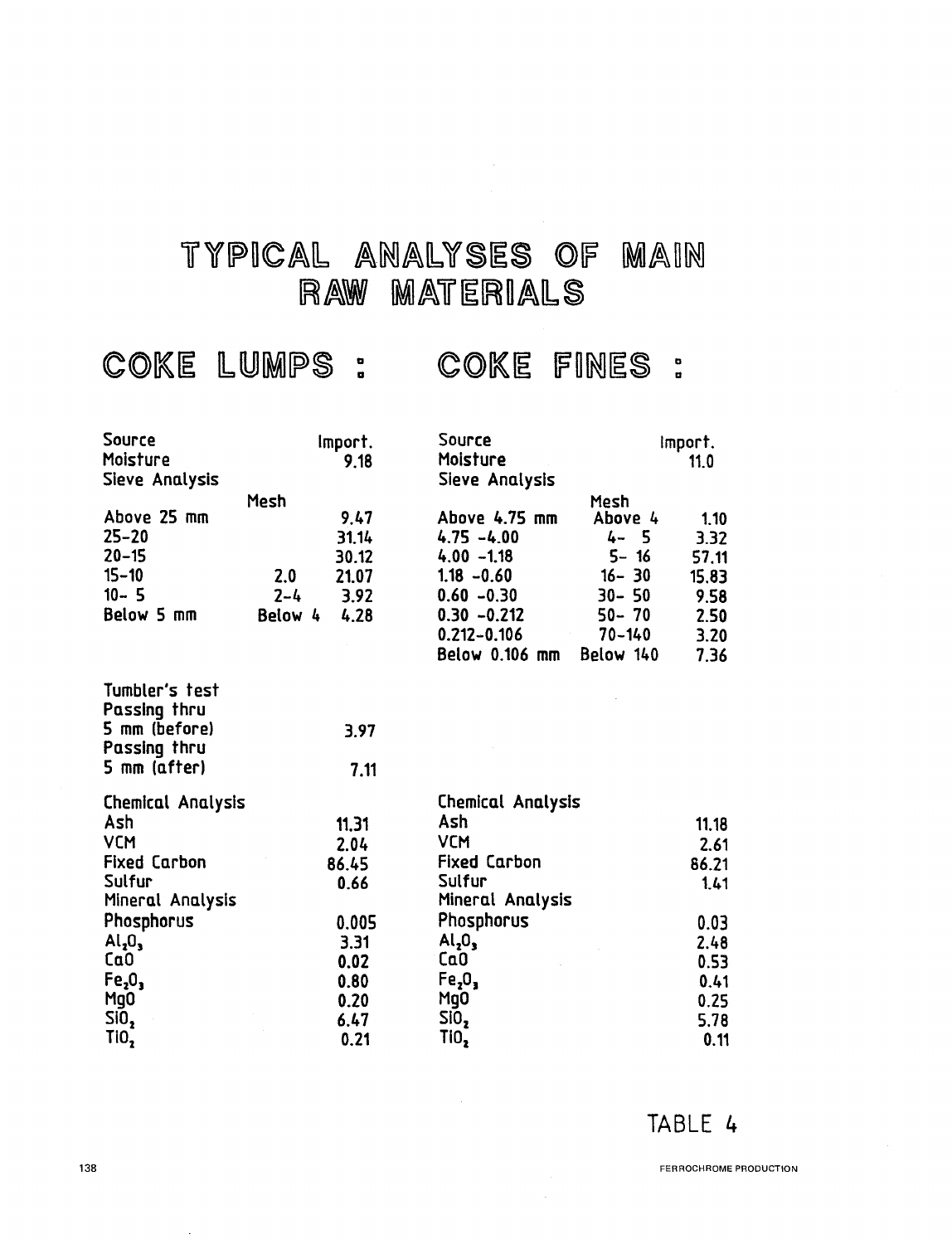### TYPICAL ANALYSES OF MAIN  $\mathcal{L}_{\mathcal{A}}$ RAW MATERIALS

## QUARTZ:

## BENTONITE :

| Source                         |          | MCCI  |                                |       |
|--------------------------------|----------|-------|--------------------------------|-------|
| Moisture                       |          | 4.04  |                                |       |
| Sieve Analysis                 |          |       |                                |       |
|                                | Mesh     |       |                                |       |
| Above 45 mm                    |          |       |                                |       |
| $45 - 37.5$                    |          | 5.74  |                                |       |
| $37.5 - 26.5$                  |          | 57.51 |                                |       |
| $26.5 - 9.5$                   | 2.0      | 36.16 |                                |       |
| $9.5 - 4.75$                   | $2 - 4$  | 0.28  |                                |       |
| $4.75 - 1.00$                  | $4 - 16$ | 0.11  |                                |       |
| Below 1.00 mm                  | Below 16 | 0.20  |                                |       |
|                                |          |       |                                |       |
| Chemical Analysis              |          |       | <b>Chemical Analysis</b>       |       |
| SiO <sub>2</sub>               |          | 98.1  | SiO,                           | 62.48 |
| P                              |          | 0.003 | Fe <sub>2</sub> O <sub>3</sub> | 1.48  |
| AI <sub>2</sub> O <sub>3</sub> |          | 0.29  | Mg <sub>0</sub>                | 3.88  |
| Ca <sub>0</sub>                |          | 0.06  | $Al_2O_3$                      | 18.14 |
| Fe <sub>2</sub> 0              |          | 0.59  | Ca0                            | 0.47  |
| Mg0                            |          | 0.05  | LOI                            | 7,30  |
| C                              |          | 0.032 | <b>Others</b>                  | 6.26  |
| S                              |          | 0.007 |                                |       |
| TiO,                           |          | 0.85  |                                |       |

TABLE 5

INFACON 86 PROCEEOINGS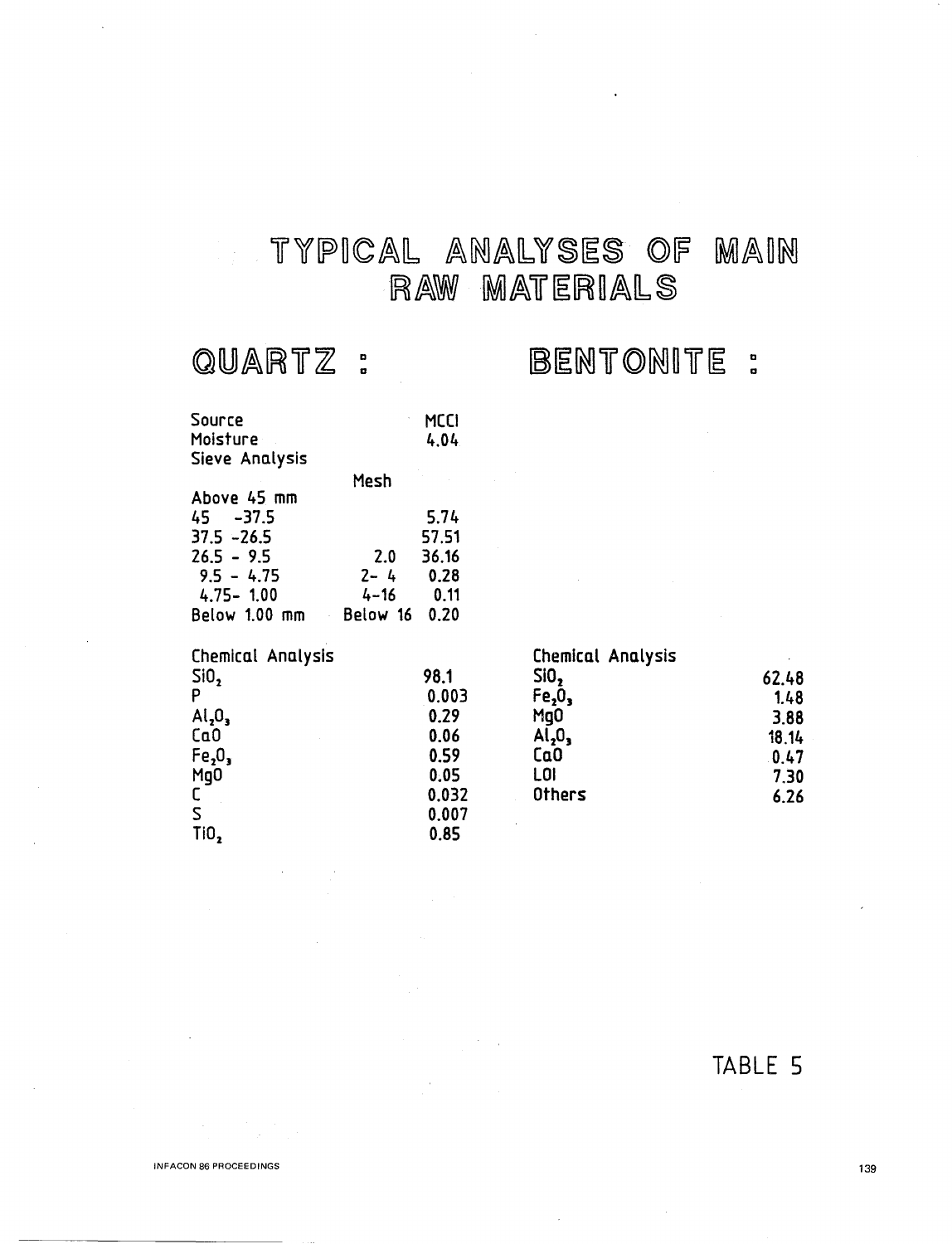

CHROME CONCENTRATE / FINE ORE

 $\begin{aligned} \frac{1}{\sqrt{2}}\mathbf{1}_{\mathcal{M}_{\mathcal{M}_{\mathcal{M}_{\mathcal{M}_{\mathcal{M}}}}}}\mathbf{1}_{\mathcal{M}_{\mathcal{M}_{\mathcal{M}_{\mathcal{M}}}}} \end{aligned}$ 

GRAPH 2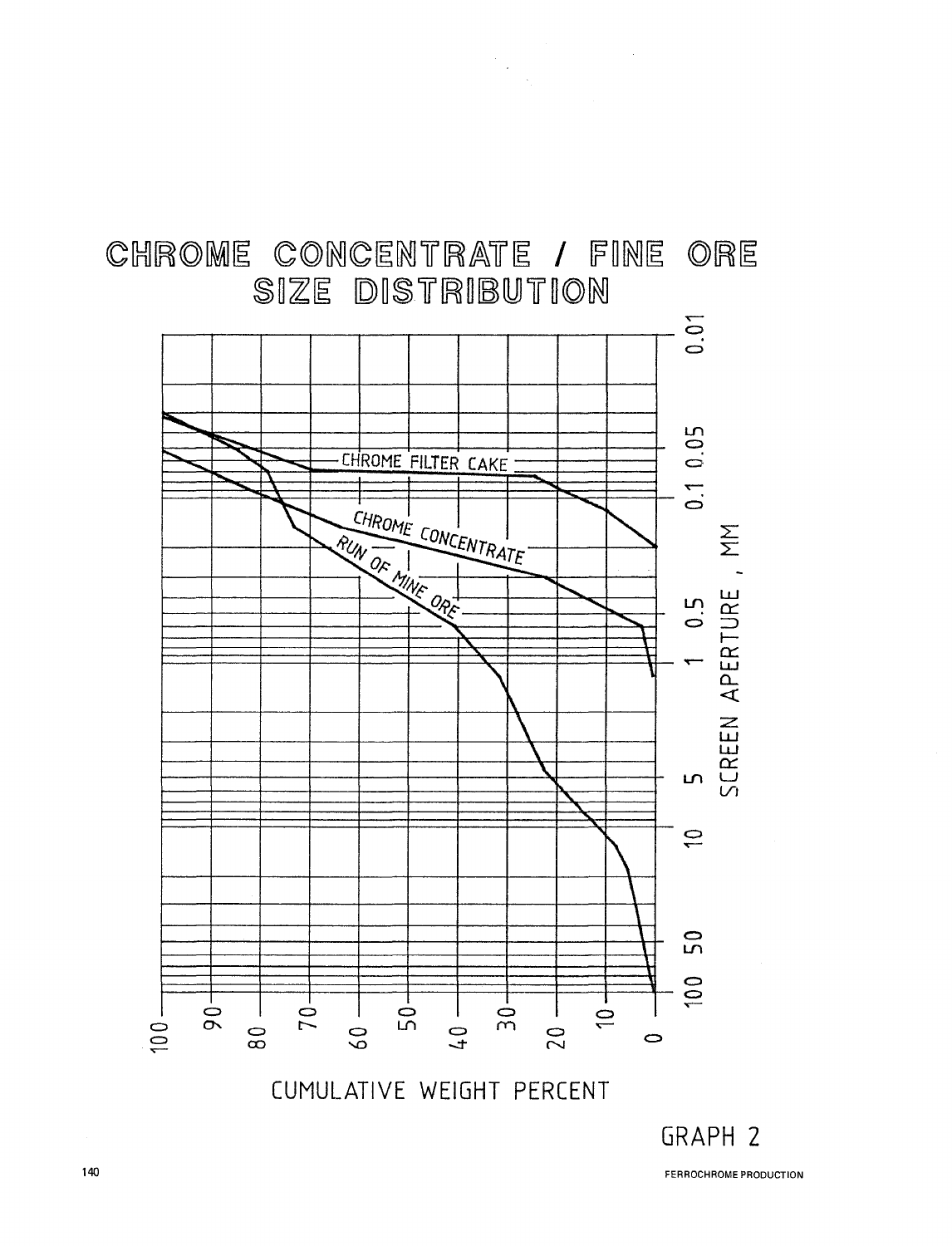# FERROCHROME PRODUCTION

 $\ddot{\phantom{a}}$ 

|                                                                                                                                                                                                                              | 1983                                                                         | 1984                                                                            | 1985                                                                            |
|------------------------------------------------------------------------------------------------------------------------------------------------------------------------------------------------------------------------------|------------------------------------------------------------------------------|---------------------------------------------------------------------------------|---------------------------------------------------------------------------------|
| Production, tons<br>No. of days<br>Tons $\angle$ calendar day<br>Tons / avail. operatg. day<br>Furnace availability, %<br>Average power, MW<br>KWH / ton ( Arc Furnace )<br>Cr recovery smelter, %<br>Slag $\angle$ ton FeCr | 26 901<br>339<br>79.4<br>102.4<br>77.5<br>15.30<br>3 5 7 8<br>79.70<br>1.209 | 48 049<br>344<br>139.70<br>163.9<br>85.20<br>22.50<br>3 2 9 8<br>83.60<br>1.226 | 50 819<br>365<br>139.20<br>165.70<br>84,0<br>23.10<br>3 3 5 7<br>82.80<br>1.207 |
| CHEMICAL ANALYSIS :<br>FeCr Cr<br>C<br>Si<br>S<br>P                                                                                                                                                                          | 60.52<br>7.81<br>3.03<br>0.034<br>0.021                                      | 60.86<br>7.93<br>3.19<br>0.03<br>0.02                                           | 60.93<br>7.95<br>3.0<br>0.027<br>0.018                                          |
| Cr <sub>2</sub> O <sub>3</sub><br>Slag<br>MgO<br>Si <sub>0</sub> ,<br>Al <sub>2</sub> O <sub>3</sub>                                                                                                                         | 9.18<br>29.97<br>29.38<br>26.02                                              | 9.27<br>31.23<br>28.71<br>25.10                                                 | 9.27<br>30.86<br>28.13<br>25.93                                                 |
| SPECIFIC RAW<br>MATERIAL CONSUMPTION :<br>Pellets<br>Coke (DB) MT<br>Quartz MT<br>Electrode paste kgs<br>Reverts (Rec.) MT<br>Local lump ore<br>Imported lump ore                                                            | 2.329<br>0.576<br>0.261<br>10.57<br>0.022                                    | 2.172<br>0.531<br>0.232<br>8.30<br>0.046<br>0.097                               | 2.08<br>0.542<br>0.210<br>8.60<br>0.037<br>0.124<br>0.073                       |
| Cr RECOVERY :<br>Local fine ore<br>Imported fine ore<br>Total fine ore<br>Local lump ore<br>Imported lump ore<br>Total lump ore<br>Total Cr ore consumption<br>Overall Cr recovery to FeCr, %                                | 2.301<br>2.301<br>2.301<br>79.60                                             | 2.001<br>0.125<br>2.126<br>0.091<br>0.091<br>2.217<br>83.90                     | 1.841<br>0.201<br>2.042<br>0.124<br>0.073<br>0.197<br>2.239<br>83.40            |

TABLE 6

 $\mathbf{I}$ 

 $\ddot{\phantom{0}}$ 

141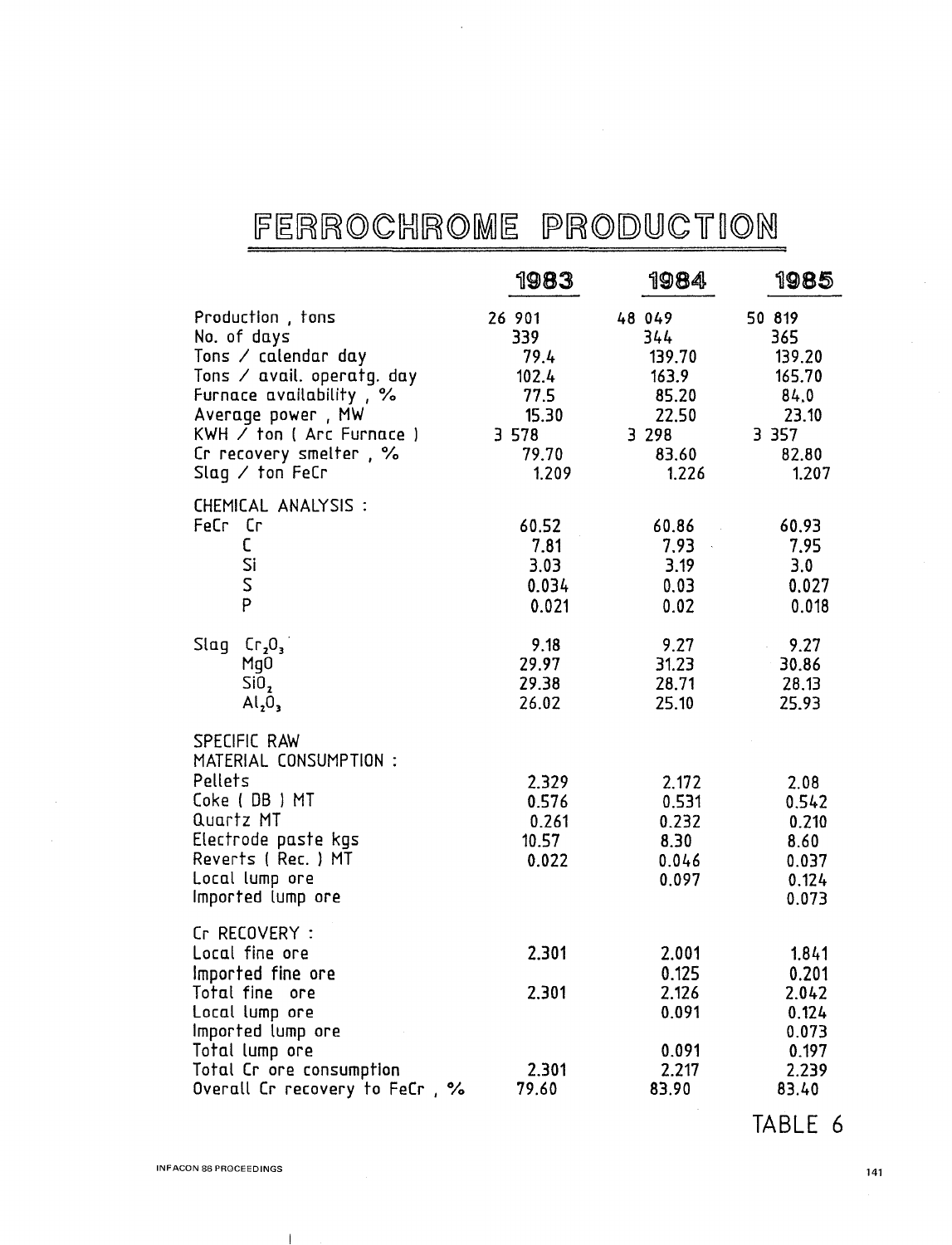# SINTERED PELLETS PRODUCTION

|                                                                                                                                                                                                                    | 1983                                                      | 1984                                                  | 1985                                                  |
|--------------------------------------------------------------------------------------------------------------------------------------------------------------------------------------------------------------------|-----------------------------------------------------------|-------------------------------------------------------|-------------------------------------------------------|
| Production, tons<br>No. of days<br>Tons $\angle$ day<br>Availability, %                                                                                                                                            | 64 533<br>365<br>177<br>54.10                             | 103 773<br>366<br>284<br>81.50                        | 104 749<br>365<br>287<br>81.80                        |
| LABORATORY ANALYSIS :<br>% Moisture<br>% C<br>Grain size $\%$ - 200 mm<br><b>GREEN PELLETS :</b><br>% Moisture<br>Dry comp. str. kg<br>Ave. size mm<br>SINTERED PELLETS :                                          | 9,40<br>1.97<br>78.20<br>11.0<br>9.8<br>17.10             | 9.60<br>2.20<br>75.70<br>10.70<br>11.4<br>19.5        | 10.55<br>2.22<br>71.84<br>11.8<br>12.8<br>17.3        |
| Comp. str. kgs<br>Tumbler $test$ $% - 0.59$ mm<br>Ave. size mm                                                                                                                                                     | 249<br>25<br>17.50                                        | 199<br>25<br>19.3                                     | 175<br>26<br>16.9                                     |
| SPECIFIC MATERIAL CONS. / TON<br>SINTERED PELLETS :<br>Total Cr ore fines (DB) MT<br>Fine coke (DB) kgs<br>Dust $\angle$ Rec. pellets kgs<br>Grinding balls kg<br>Bentonite kgs<br>Diesel oil li<br>$CO - gas Nm3$ | 0.988<br>21.10<br>108.60<br>2.18<br>11.90<br>8.0<br>38.30 | 0.986<br>27.6<br>152.0<br>2.30<br>15.5<br>7.3<br>50.4 | 0.984<br>26.8<br>119.7<br>1.9<br>16.8<br>2.90<br>79.8 |
| PREHEATING KILN :<br>Availability, %<br>Product discharge temp., °C ( max )<br>Co - gas cons. $Nm^3$ / ton FeCr<br>Oil consumption $\mathfrak l$ / ton FeCr<br>Feed rate, TPH max                                  | 30.51<br>684<br>249<br>9.2<br>18.50                       | 49.1<br>850<br>228<br>2.9<br>21.25                    | 52.5<br>796<br>287.8<br>1.90<br>23.50                 |

TABLE 7

 $\bar{z}$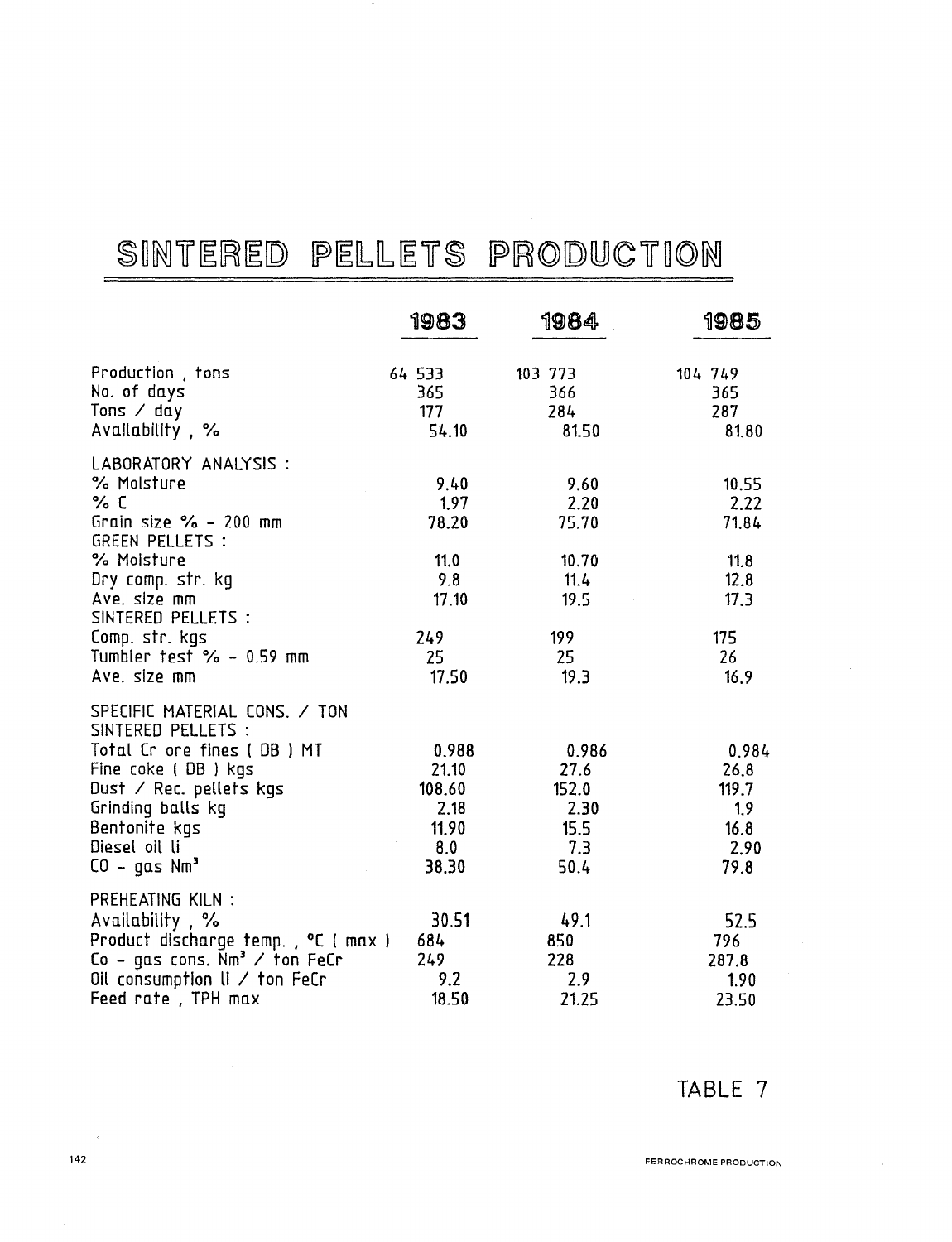KWH/TON FeCr VS. KG SLAG/TON FeCr



INFACON 86 PROCEEDINGS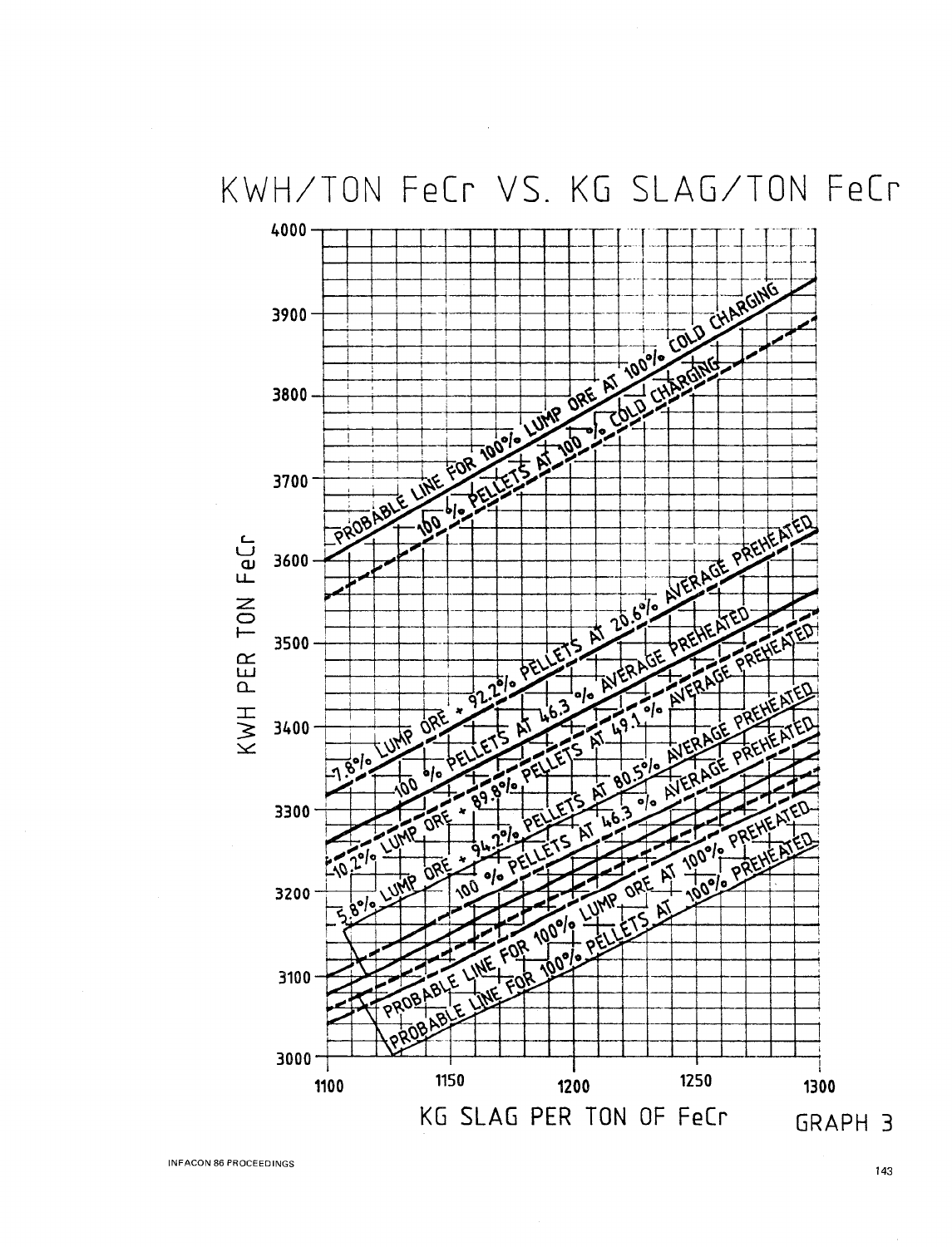### HEAT INPUT ON PREHEATED BURDEN



FERROCHROME PRODUCTION

144